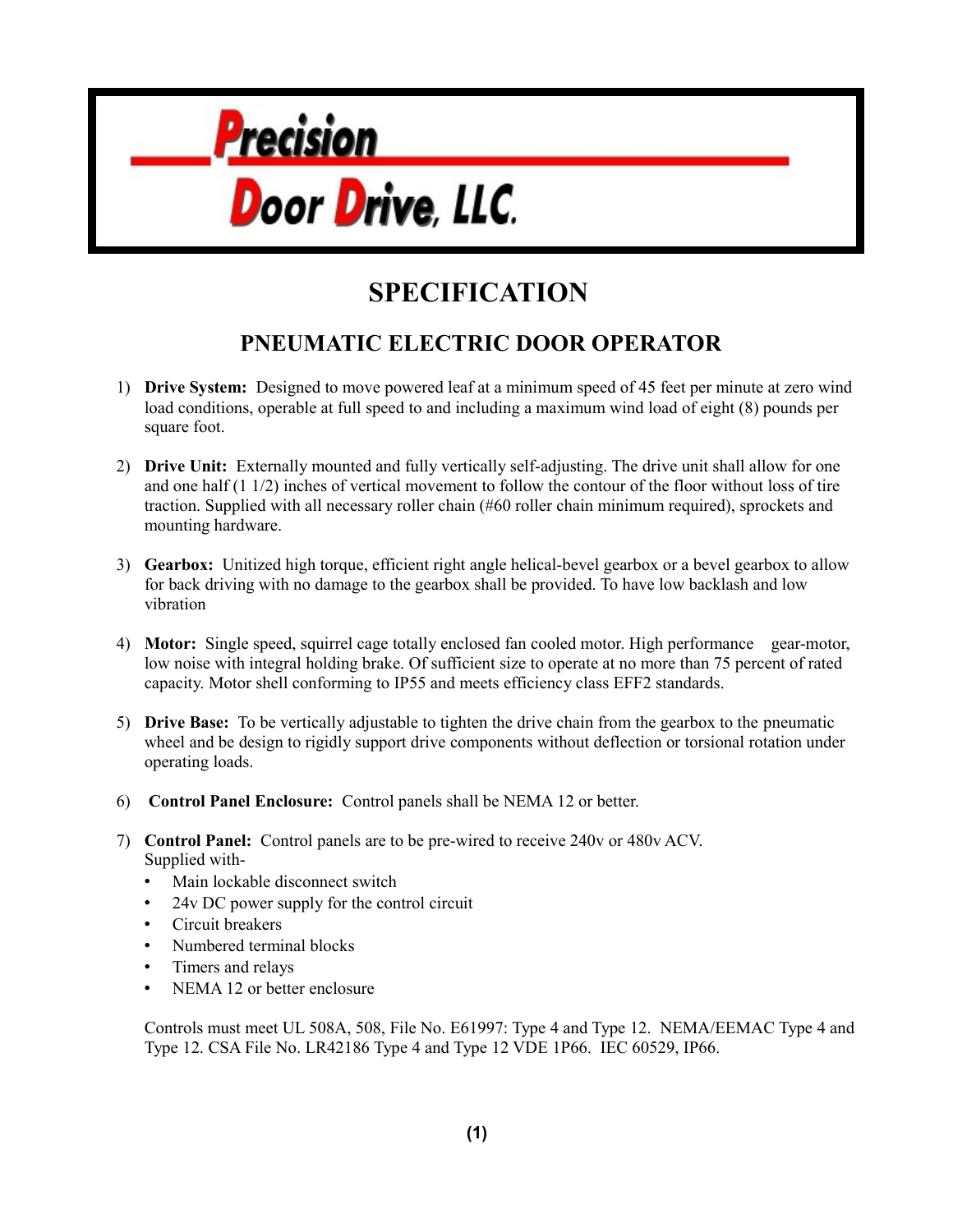- 8) **Variable Frequency Drive:** When required, (VFD) shall produce an adjustable-frequency, adjustablevoltage, Pulse Width Modulated (PWM) single-phase, 120v/240v sine wave output when powered from a single-phase,  $120v/240v$  60Hz input. The drive shall be suitable for use with NEMA Design B, AC induction motors with a 1.15 service factor. Alternate adjustable frequency drives techniques other than PWM technology will not be considered. Drives shall be designed, constructed, and tested in accordance with NEMA, UL, NEC, and IEEE standards. Drives and all supplied options shall be UL approved and listed according to UL 508. Drives shall be solid state, electronic and programmable for time and value of motor speeds and shall maintain constant torque characteristics over the motor speed range. Drives shall be factory wired, with overload and under voltage protection, equipped with electrical interlocks and with transformers and relays for control circuits, all enclosed in a NEMA 4X, wet location enclosure with a disconnect switch, capable of being locked in the OFF/OPEN position. Power voltage shall be 120v/240v, single-phase and control voltage shall be 24v DC
- 9) **Magnetic Reversing Starters:** When required, 240v or 480v VAC, 60 Hz. three-phase input with adjustable thermal overload protection.
- 10) **Limit Switches:** Polarized reflex sensors which have both a light source and detector in the same unit. The sensors feature visible red sources to aid in alignment of the sensor with its retro-reflector. Supplied with mounting bracket, fasteners, low voltage wire and cord grip.
- 11) **Warning System:** A horn with a volume of not less than 90db shall be provided. They are to be installed on the powered leaf of the door system. The warning system will activate for three (3) second before movement of the doors and will sound while doors are being operated. Supplied with mounting bracket, fasteners, low voltage wire and cord grip.
- 12) **Warning Strobe:** An amber Xenon strobe (40 candelas) warning light device to be installed on the powered leaf and shall automatically signal movement of the powered leaf and shall continuously strobe while door is being operated and run on 24v DC.
- 13) **Electrical Interlock Switch:** When required, provide each personnel door with an electrical interlock switch to prevent motor operation of the hangar doors. An identified indication light (yellow) located on the main control panel will be lit if the personnel door is open or ajar. Supplied with mounting bracket, fasteners, low voltage wire and cord grip.
- 14) **Toe Guard:** To be provided around the pneumatic tire and meet O.S.H.A. standards for safety.
- 15) **Tire:** To be a highway, class C, pneumatic 21.4 inch diameter, 4 plies.
- 16) **Push-button Stations:** When required an interior station shall be NEMA 12, exterior stations to be NEMA 4X. Supplied with mounting bracket, fasteners, low voltage wire and cord grip.
- 17) **Push-buttons:** To be constant pressure type, mushroom head, NEMA 4X.
- 18) **Electrical Service:** To be 120v/240v single phase power or 240v or 480v ACV three-phase power